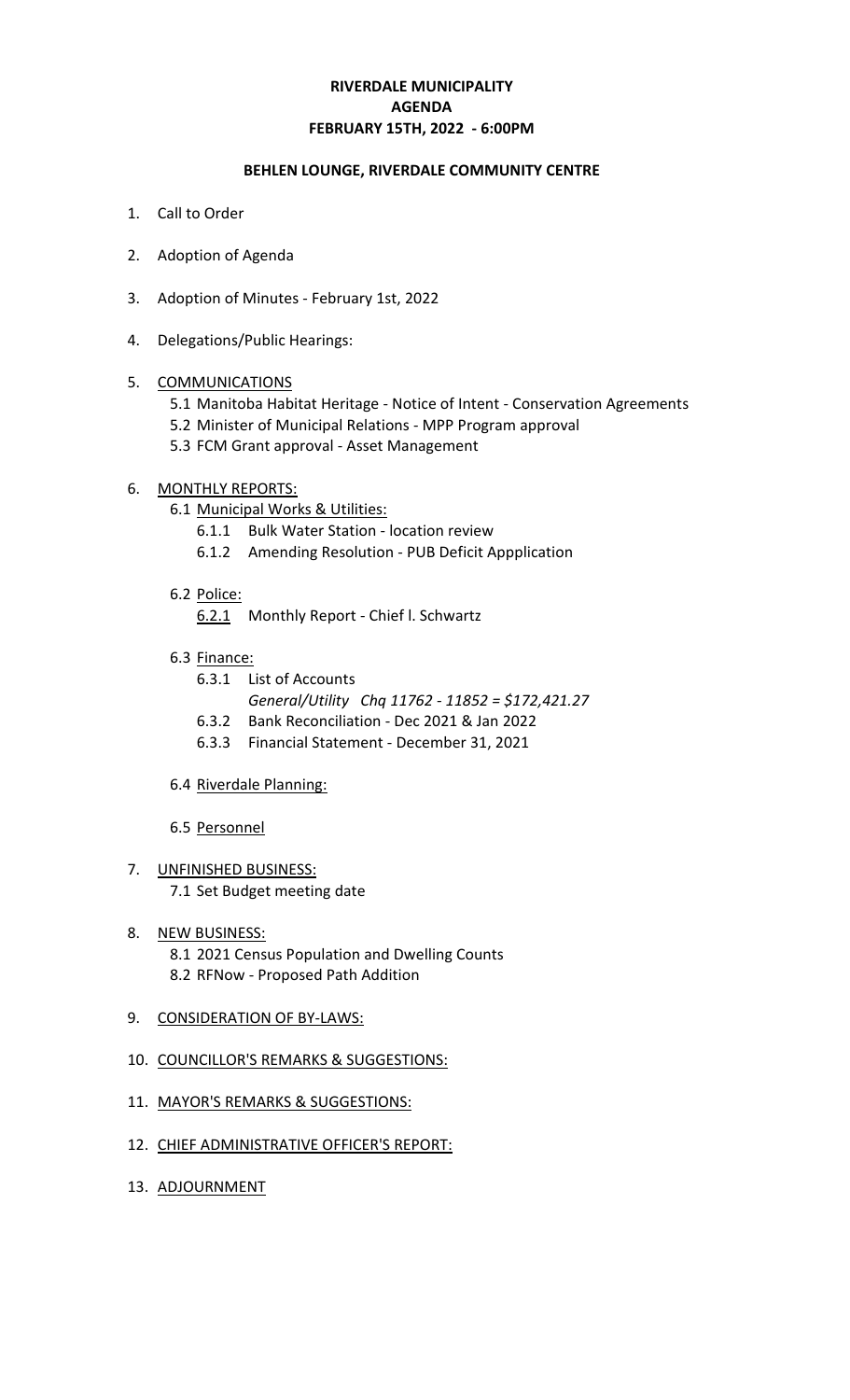# **RIVERDALE MUNICIPALITY**

The minutes of the regular meeting of Council for Riverdale Municipality held in the Behlen Lounge, Riverdale Community Centre on the 15<sup>th</sup> day of February 2022.

Deputy Mayor Ian Dyer called the meeting to order at 6:00 p.m. with the following members of Council in attendance:

Councillor Alastair McFadden Councillor David Creighton Councillor Ken Tait Councillor Dave Falkevitch

Regrets Mayor Todd Gill Councillor Everett Smith

Chief Administrative Officer Kat Bridgeman recorded the minutes.

No. 28-22 CREIGHTON-TAIT Be It Resolved that the regular meeting agenda dated February 15<sup>th</sup>, 2022 be adopted as presented;

Be It Further Resolved that the agenda form part of the minutes.

CARRIED

#### No. 29-22 MCFADDEN-FALKEVITCH Be It Resolved that the minutes of February  $1<sup>st</sup>$ , 2022 be adopted as circulated.

CARRIED

#### **4. DELEGATIONS/PUBLIC HEARING:**

#### **5. COMMUNICATIONS:**

5.1 Manitoba Habitat Heritage – Notice of Intent – Conservation Agreements – Reviewed & Filed

5.2 Minister of Municipal Relations – MPP Program approval – Reviewed & Filed

5.3 FCM Grant approval – Asset Management

#### **6. MONTHLY REPORTS:**

# **6.1 Public Works**

#### **6.1.1 Utility – PUB – Amending resolution**

# No 30-22 FALKEVITCH-MCFADDEN Be It Resolved That Council amend Resolution 18-22 Utility Deficit recovery rate rider as follows:

Therefore Be It Resolved That Council approves the Utility Operating Deficit Application totaling 404,037 by way of rate rider of \$9.01/1,000 gallons for approximately 2 years or total recovery, whichever comes first.

#### CARRIED

#### **6.2 Police**

**6.2.1 Monthly report – Chief L. Schwartz** – Reviewed & Filed

**6.3 Finance 6.3.1 List of Accounts**

No. 31-22 CREIGHTON-TAIT Be It Resolved that the List of Accounts submitted to Council and having been certified by said council and totaling the sum of \$172,421.27 being cheques numbered 11762 to 11852 be hereby passed for payment.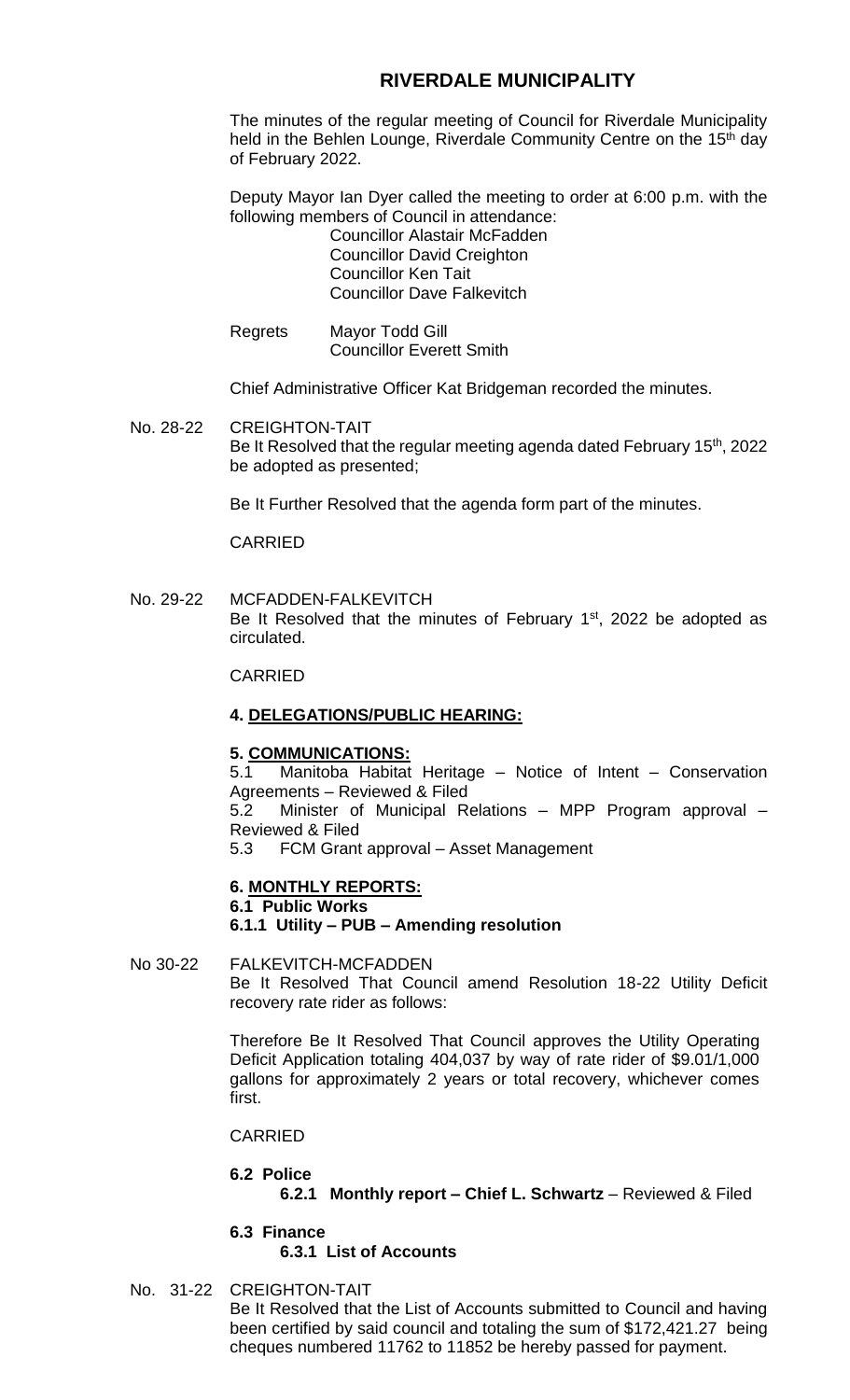#### CARRIED

#### **6.3.2 Bank Reconciliation**

No. 32-22 MCFADDEN-CREIGHTON Be It Resolved That the Bank Reconciliation for the General and Utility accounts for December 2021 & January 2022 be hereby adopted as presented.

CARRIED

#### **6.3.3 Financial Statement**

No. 33-22 TAIT-FALKEVITCH Be It Resolved That the financial statement for the period ended December 31<sup>st</sup>, 2021 be hereby adopted as presented.

#### CARRIED

#### **7. UNFINISHED BUSINESS:**

**7.1 Set Budget Meeting** March  $18^{th}$ , 2022 @ 8:30 am – Committee April 12th, 2022 @ 7:00PM – Public Hearing

#### **8. NEW BUSINESS:**

#### **8.1 2021 Census Population and Dwelling Counts**

No. 34-22 CREIGHTON-MCFADDEN Whereas Riverdale Municipality has seen moderate growth in the construction of new homes and population over the past 10 years;

> And Whereas the Municipality disagrees with the recent 2021 Census publication for Riverdale Municipality;

> Therefore Be It Resolved That Riverdale Municipality request a formal review of the 2021 Census population and dwelling counts.

#### CARRIED

#### **8.2 RFNow – Proposed Path Addition**

No. 35-22 FALKEVITCH-TAIT Be It Resolved That Council approve RFNow proposed Path Addition on NE 29-12-20 & NW 28-12-20 right of way to service customer.

# CARRIED

**8.3 Rivers Cemetery Gate Posts** – For review in 2022 budget

# **9. CONSIDERATION OF BY-LAWS:**

# **10. COUNCILLOR'S REMARKS & SUGGESTIONS:**

Councillor Creighton – request delay of snow clearing at schools when kids are arriving for school, and buses are unloading

Councillor Dyer – mobility access grants available; for Police Service Ramp, wheelchair access on 2<sup>nd</sup> avenue sidewalk

# **11. MAYOR'S REMARKS & SUGGESTIONS:**

# **12. CHIEF ADMINISTRATIVE OFFICER'S REPORT:**